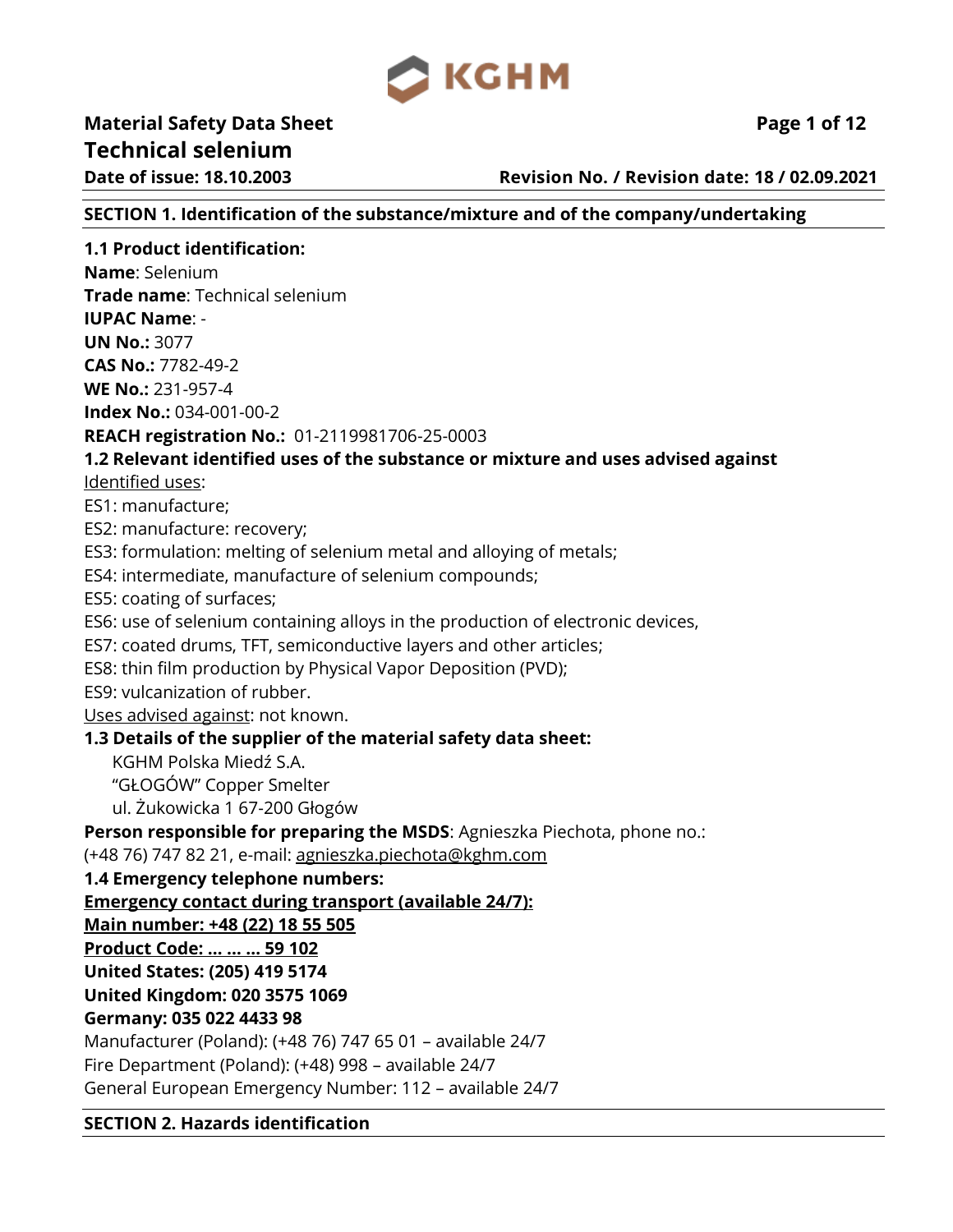

# **Material Safety Data Sheet Page 2 of 12**

**Technical selenium** 

### **Date of issue: 18.10.2003 Revision No. / Revision date: 18 / 02.09.2021**

# **2.1. Classification of the substance or mixture:**

**Acute Tox. 3; H331** – Toxic if inhaled.

**Acute Tox. 3; H301** – Toxic if swallowed.

**STOT RE 2; H373** – May cause damage to organs through prolonged or repeated exposure.

**Aquatic Chronic 4; H413** – May cause long lasting harmful effects to aquatic life.

# **2.2. Label elements:**

 **GHS06 GHS08**



Signal Word: "DANGER"

Hazard statements (H):

**H331** – Toxic if inhaled.

**H301** – Toxic if swallowed.

**H373** – May cause damage to organs through prolonged or repeated exposure.

**H413** – May cause long lasting harmful effects to aquatic life.

Precautionary statements (P):

**P270** – Do not eat, drink or smoke when using the product.

**P301+310** – IF SWALLOWED: Immediately call a POISON CENTER or doctor/physician.

**P314** – Get medical advice/attention if you feel unwell.

**P405** – Store locked up.

**P501** – Dispose of contents/container to producer of product.

# **2.3 Other hazards:**

Freshly precipitated selenium reacts with water at temperature >50°C forming toxic Hydrogen selenide creating explosive mix with air.

The substance does **not** meet classification criteria for PBT and vPvB.

The substance is **not** a substance identified as having endocrine disrupting properties in accordance with the criteria set out in Commission Delegated Regulation (EU) 2017/2100 or Commission Regulation (EU) 2018/605.

# **SECTION 3. Composition/information on ingredients**

### **3.1 Substances:**

| No. | Name of<br>substance | <b>CAS No.</b> | <b>Index No.</b>       | <b>Content [mass  </b><br>fraction in %] | <b>Hazard Class</b><br>and Category<br>Code(s)                 | Hazard<br>statement<br>Code(s) | <b>Specific Conc.</b><br>Limit, M-factor,<br><b>ATE</b> |
|-----|----------------------|----------------|------------------------|------------------------------------------|----------------------------------------------------------------|--------------------------------|---------------------------------------------------------|
|     | Selenium             |                | 7782-49-2 034-001-00-2 | 77≤ c≤ 99                                | Acute Tox. 3<br>Acute Tox. 3<br>STOT RE 2<br>Aquatic Chronic 4 | H331<br>H301<br>H373<br>H413   | $\overline{\phantom{a}}$                                |
|     | Water                | 7732-18-5      |                        | $3 \leq c \leq 24$                       |                                                                |                                |                                                         |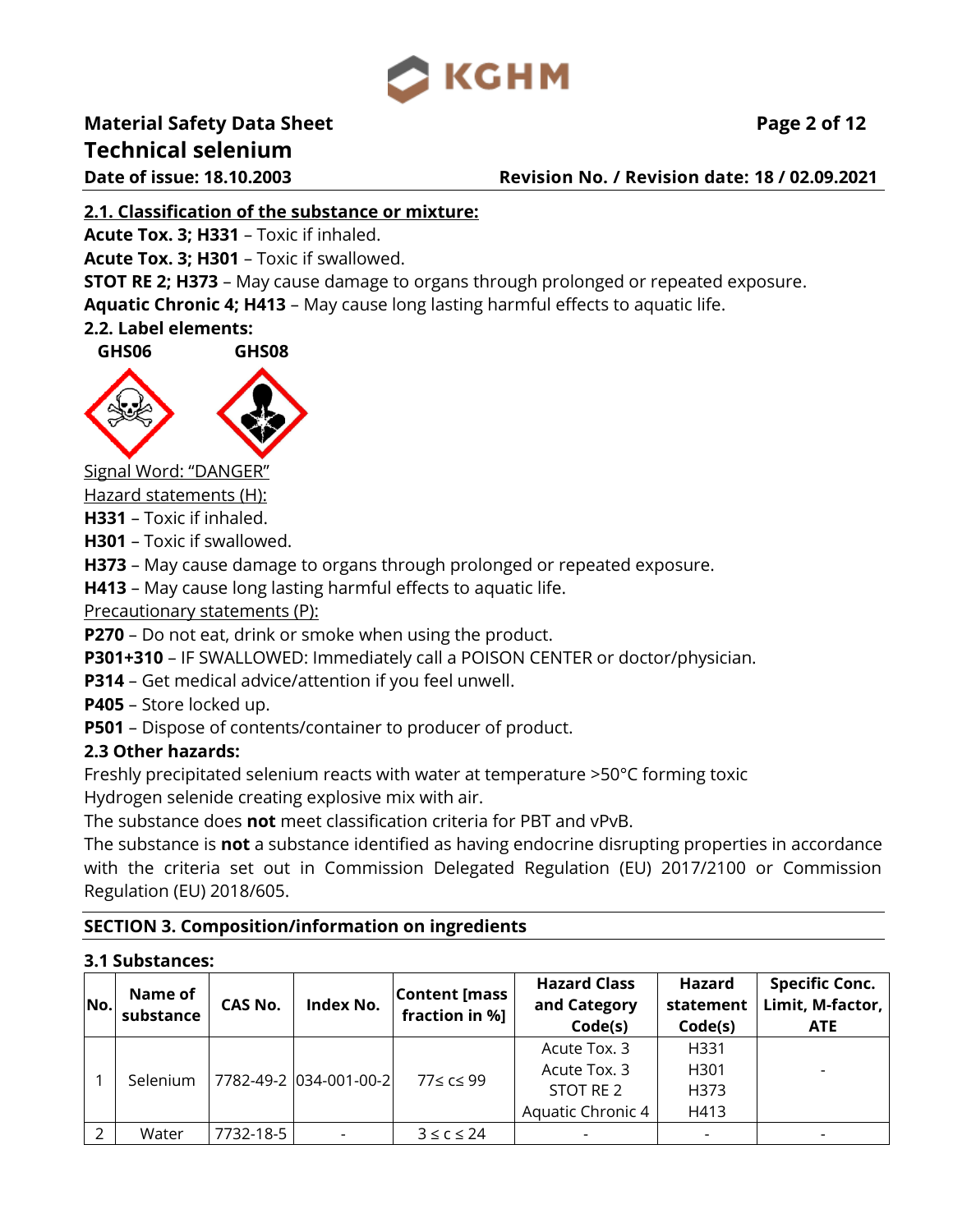

# **Material Safety Data Sheet Page 3 of 12 Technical selenium Date of issue: 18.10.2003 Revision No. / Revision date: 18 / 02.09.2021**

| $\overline{\phantom{0}}$<br><u>.</u> | Tellurium | 13494-80-9 | $\overline{\phantom{0}}$ | up to $0.5$ |  |  |  |
|--------------------------------------|-----------|------------|--------------------------|-------------|--|--|--|
|--------------------------------------|-----------|------------|--------------------------|-------------|--|--|--|

### **3.2. Mixtures**

n/a

### **SECTION 4. First Aid measures**

# **4.1 Description of first aid measures:**

Respiratory tract: Take the victim out of the place of exposure. Provide calmness in any position. Protect against loss of body heat. If the victim does not breathe, provide artificial respiration with a respirator (do not attempt the mouth-to-mouth procedure). Necessary immediate medical help.

Contact with eyes: Immediately rinse with a lot of cool water, running water would be best, for about 15 minutes. Avoid intensive water jet because conjunctiva may become damaged. **Necessary immediate medical help**.

**Note**: Persons endangered to eye intoxication should be instructed about the necessity and method of immediate flushing.

Skin contact: Remove clothes, wash the intoxicated skin with a lot of running water with soap at room temperature. In case changes and/or ailments occur, seek medical attention.

Ingestion: After ingestion, the victim should induce vomiting, after each vomiting, flush the mouth with water. Unconscious persons should not be administered anything orally. Immediate medical help necessary.

# **4.2 Most important symptoms and effects, both acute and delayed:**

Symptoms of acute intoxication according to ways of exposure:

- alimentary route: metallic taste in mouth, garlicky smell of inhaled air, nausea, vomiting, raised body temperature, headaches;
- respiratory route: irritation of mucosa of upper respiratory ways with symptoms of dry cough, sneeze, dyspnoea; at increased concentrations difficulties with breathing, inflammation and lungs edema;
- eyes contact: pain, lacrimation and redness of conjunctiva; may lead to chemical burns and damages of cornea;
- skin contact: inflammation, changes of skin colour; intoxication of naked, moist skin may cause redness, pain and chemical burns with necrosis.

Long-term exposure: Symptoms syndrome called selenosis: stomach and intestine disorders, injuries to parenchymatous organs (jaundice), nervous system disorders (nervousness, emotional disorders, depression, vertigoes), anaemia, nails atrophy, hair fall, acute tooth decay, skin diseases.

# **4.3 Indication of any immediate medical attention and special treatment needed:**

If the victim is unconscious, make sure that the respiratory tract is not obstructed and place the victim in a recovery position. Provide medical assistance.

# **SECTION 5. Firefighting measures**

# **5.1 Extinguishing media:**

Suitable extinguishing media: Extinguishing powders for metals, powdered dolomite.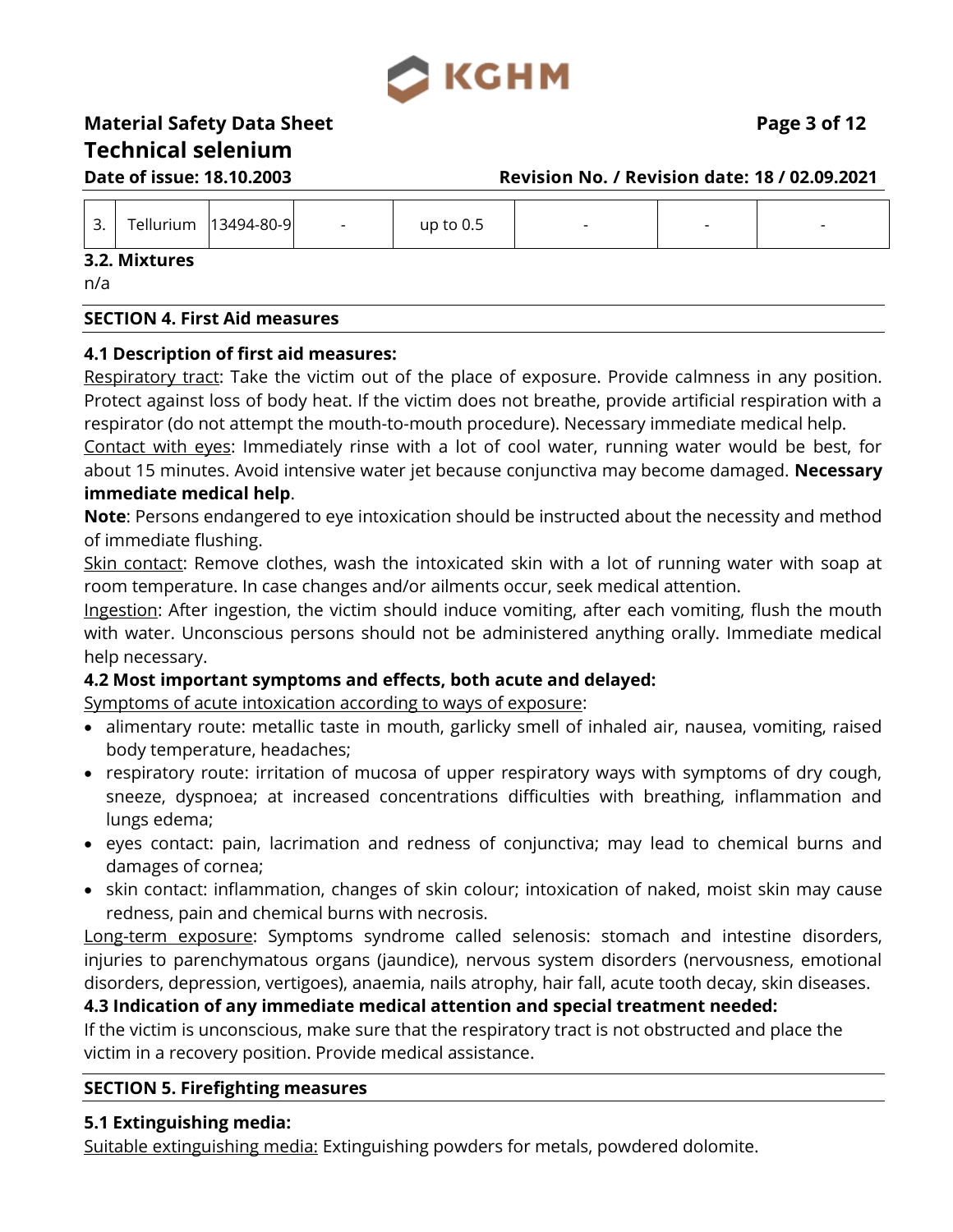

# **Material Safety Data Sheet Page 4 of 12 Technical selenium**

### **Date of issue: 18.10.2003 Revision No. / Revision date: 18 / 02.09.2021**

Unsuitable extinguishing media: Do not use water or extinguishing agents containing water.

# **5.2 Special hazards arising from the substance or mixture:**

Solid substance in the form of powder of melting point 220°C. When heated up, reacts with atmospheric oxygen, what can lead to fire and explosion. As a result of combustion, selenium dioxide is formed which is toxic to humans and environment.

In air, combusts with blue flame.

# **5.3 Information for fire-fighters:**

Personnel participating in extinguishing a fire should wear gastight protective clothing with breathing apparatus.

Additional information:

Tanks within the range of fire should be cooled with sprayed water, do not let the water penetrate to the tank, remove them from the area if possible.

Notify those in the surroundings about the fire. Remove all personnel not participating in the breakdown liquidation procedure from the area of hazard. Call fire department or police department. If possible, remove containers from fire hazard area. Do not let the fire water, contaminated with the substance, to penetrate surface or underground water.

# **SECTION 6: Accidental release measures**

# **6.1 Personal precautions, protective equipment and emergency procedures:**

6.1.1 For non-emergency personnel:

Do not inhale dusts. Avoid direct contact. In case of choosing evacuation route consider the direction of the dust/fume movement.

6.1.2 For emergency responders: Avoid dust generation, do not inhale dusts. Avoid direct contact. Apply clothing protecting against chemicals as well as eye protection. In case of dust formation, wear dust mask.

Additional information:

Notify those in the surroundings about the emergency. Remove all personnel not participating in the breakdown liquidation procedure from the area of hazard. Call fire department and police if necessary. Protect the spilt substance against rain and wind by covering it with canvas cover.

# **6.2 Environmental precautions:**

Do not let the substance penetrate sewage system or water, secure catch basing bates and sink basins. Protect the spilt substance against propagation due to wind or rain by covering with foil.

# **6.3 Methods and material for containment and cleaning up:**

Operations can only be undertaken with full isolation of the body from the environment. Collect the spilt substance to closed container, avoid generation of dust. Substance collected together with impurities (soil, sand and other) to be treated as hazardous waste.

# **6.4 Reference to other sections:**

Disposal considerations in section 13. Additional information: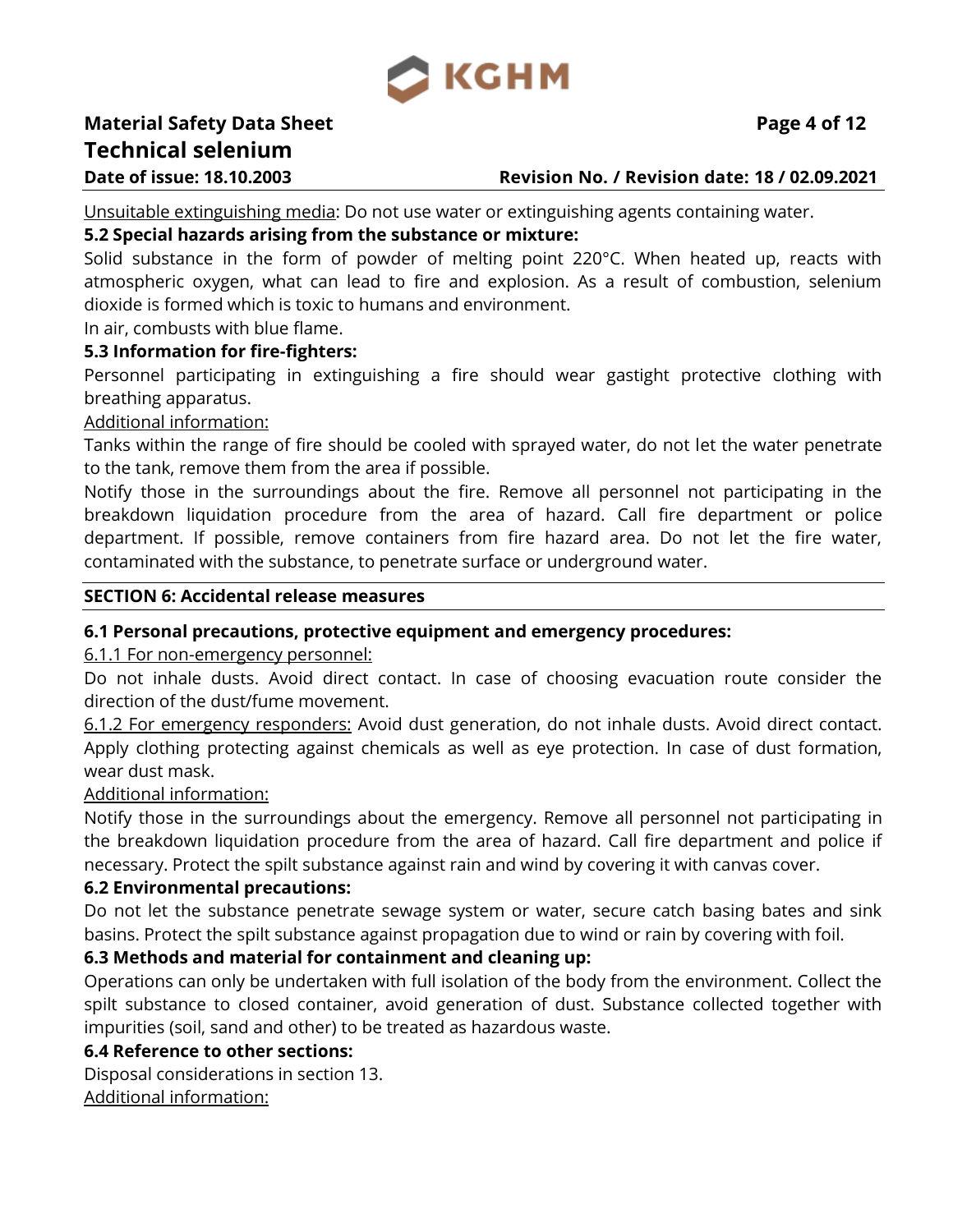

### **Date of issue: 18.10.2003 Revision No. / Revision date: 18 / 02.09.2021**

Use personal protection equipment isolating the body (gastight suit equipped with isolating equipment protecting the respiratory system). Liquidate the sources of ignition. Avoid generation of dust. Avoid direct contact with the substance.

### **SECTION 7. Handling and storage**

### **7.1 Precautions for safe handling:**

During handling: do not eat, drink, smoke, avoid contact with the substance, avoid inhalation of dust, observe personal hygiene principles. Avoid generation of dust within the works stand. Use only in identified premises with proper local exhaust ventilation with housing around the area of emission to aerial environment and general ventilation (ventilation installation and equipment should correspond to conditions established due to fire or explosion hazard). In case of insufficient ventilation, apply proper protection clothing and equipment (as provided in section 8). Containers with the substance should be tight closed and identified. Avoid open flame anywhere near the substance and temperature exceeding 50°C.

### **7.2 Conditions for safe storage, including any incompatibilities:**

Store at room temperature, do not let continuous contact with air. Warehouse should be fireproof with mechanical ventilation and explosion-proof electrical installation, floor with electro-conductive lining.

Do not store near acids, bases or oxidants.

Detailed ventilation requirements described in Section 8.2.1.

### **7.3 Specific end use(s):**

Identified uses are listed in section 1.2.

# **SECTION 8. Exposure control/personal protection**

### **8.1 Control parameters:**

The following current national occupational exposure limit values apply:

Selenium and its compounds, except selanium – calculated as Se:

| No. | Country | TLV-TWA $[mg/m3]$ | TLV-STEL [mg/m <sup>3</sup> ] |
|-----|---------|-------------------|-------------------------------|
|     | 'oland  |                   | ◡.◡                           |

Note:

User is obliged to control the work environment against concentration or intensity of harmful substances within frequency and range necessary to determine exposure rate of the employees according to national legislation in force.

Legal basis:

Regulation of the Minister of Family, Labour and Social Policy of June  $12<sup>th</sup>$ , 2018 on the highest allowable concentrations and intensities of agents harmful for health at the workplace (Official Journal of 2018 item 1286);

The derived no-effect levels (DNELs) for selenium - workers:

- Long-term exposure, inhalation, DNEL = 0.05 mg/m<sup>3</sup>
- Long-term exposure, skin contact, DNEL =  $7mg/kg$  of body weight per day

The derived no-effect levels (DNELs) for selenium - the general public: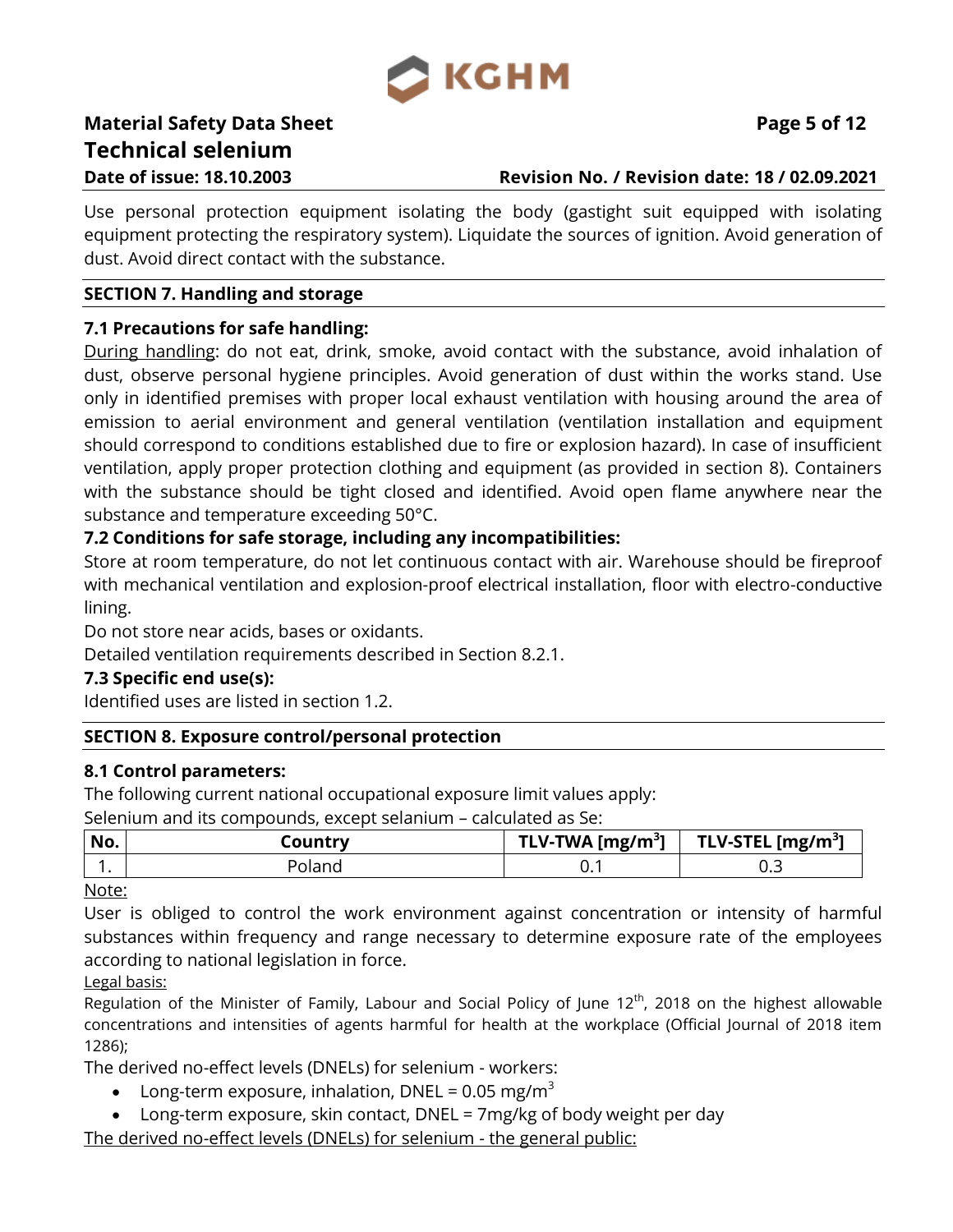

# **Material Safety Data Sheet Page 6** of 12 **Technical selenium**

# **Date of issue: 18.10.2003 Revision No. / Revision date: 18 / 02.09.2021**

- Long-term exposure, after swallowing, DNEL = 4.3 µg/kg of body weight per day
- Long-term exposure, inhalation, DNEL = 0.015 mg/m<sup>3</sup>
- Long-term exposure, skin contact, DNEL  $=$  4.3 mg/kg of body weight per day

Determination in air at the workplace (Poland):

PN-Z-04468:2015-10 – polish version: Air purity protection. Identification of selenium and its compounds at the work stands with atomic absorption spectrometry method.

# **8.2 Exposure controls:**

# 8.2.1 *Appropriate engineering controls at industrial settings*

Necessary local exhaust ventilation with housing in case of dust emission to air as well as general ventilation of the room. Suction holes of the local ventilation to be located at the working surface or below. Intake ventilators of the general ventilation in upper part of the room and uptake ventilators in lower part. Ventilation installations must correspond to conditions established due to fire and explosion hazard. Equipment for selenium processing should be tight.

8.2.2 *Individual protection measures, such as personal protective equipment*

# **Eye and face protection:**

In case of hazard of exposure, wear goggles protecting against fine dust. Do not wear contact lenses.

**Skin protection:** Wear protective clothing of materials coated with butyl, Viton, polyvinyl chloride;.

**Hands and feet protection:** Wear protective gloves made of neoprene, nitrile, butyl, vinyl chloride; protective leather shoes.

**Respiratory protection:** Depending on the substance concentration in the work environment, use: half-mask equipped with filter of class P3 (up to 20 NDS) or mask equipped with filter of class P3 (up to 100 NDS). In case of emergency, if the substance concentration is not known, apply personal protection equipment isolating the organism (isolating respiratory system protective equipment).

# **Thermal hazards:** Not applicable

**Hygiene means:** Immediately remove contaminated clothing and store in closed containers, clean before next use. Wash your hands and face after working with the substance. Do not eat and drink during substance handling.

*8.2.3 Environmental exposure controls:*

Environmental exposure should be controlled in compliance with national environment protection legislation in force.

# **SECTION 9. Physical and chemical properties**

# **9.1 Information on basic physical and chemical properties:**

- a) *Physical state*: formless, moist powder;
- b) *Colour:* dark grey;
- c) *Odour*: odourless;
- d) *Melting point/freezing point:* 221 °C; freezing point not determined;
- e) *Boiling point or initial boiling point and boiling range:* 685 °C;
- f) *Flammability*: n.a. inflammable product;
- g) *Lower and upper explosion limit:* n.a.;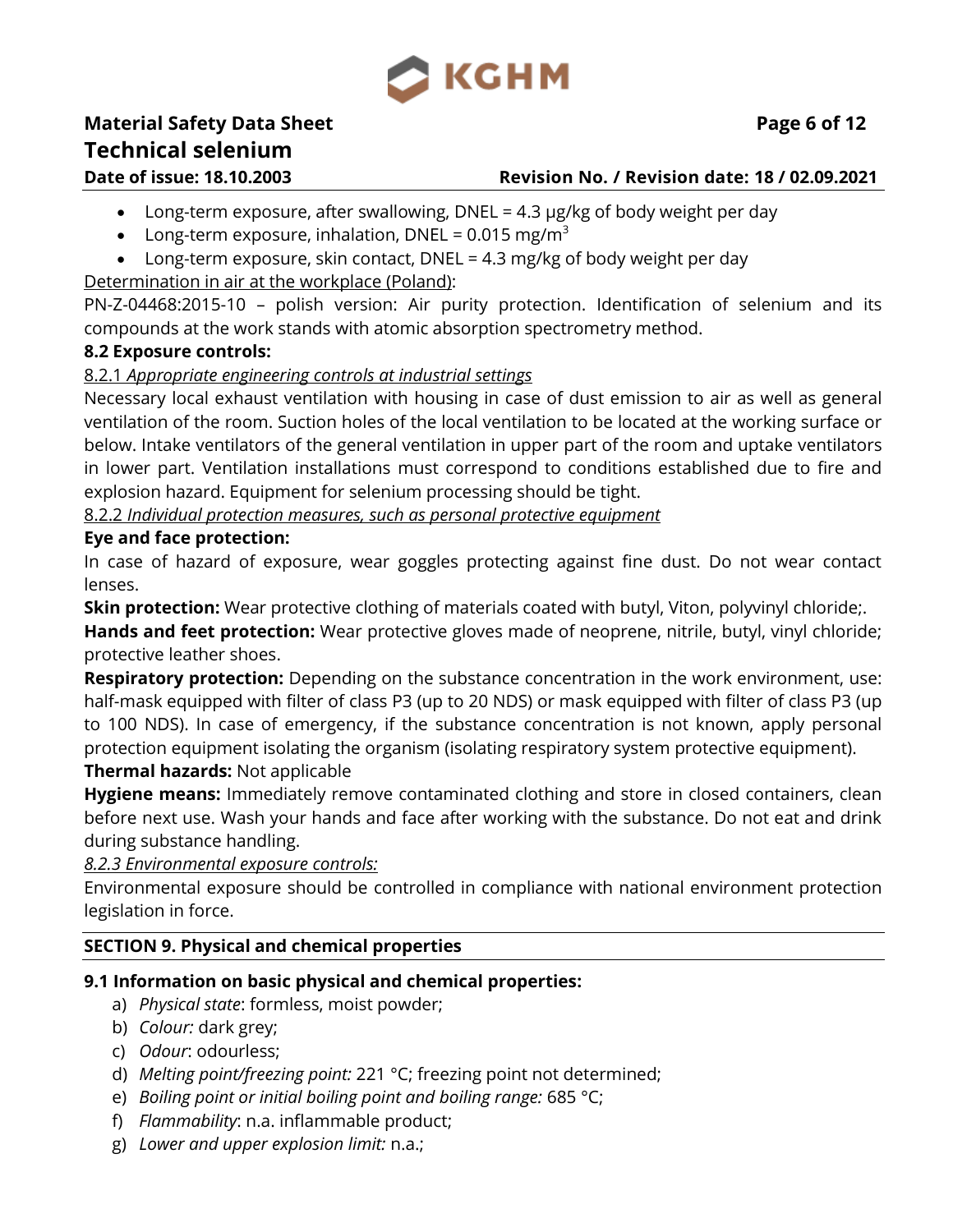

# **Material Safety Data Sheet Page 7 of 12 Technical selenium**

### **Date of issue: 18.10.2003 Revision No. / Revision date: 18 / 02.09.2021**

- h) *Flash point:* n.a.;
- i) *Auto-ignition temperature:* n.a.;
- j) *Decomposition temperature:* n.a.;
- k) *pH:* n.a.;
- l) *Kinematic viscosity:* n.a.;
- m) *Solubility:* in water 3.774µg/L at 21.2°C; soluble in chloroform,
- n) *Partition coefficient n-octanol/water (log value):* n.a.;
- o) *Vapour pressure:* at temperature 234 °C – 1.33 Pa at temperature 287 °C – 13.3 Pa at temperature 348 °C – 133 Pa
- p) *Density and/or relative density:* Se density at temp. 20 °C: 4.81 g/cm<sup>3</sup>; bulk density: 1.88 g/cm<sup>3</sup>;
- q) *Relative vapour density:* n.a.;
- r) *Particle characteristics:* L50: 15.83 µm; L10: 3.35 µm; L90: 54.93 µm.

# **9.2 Other information:**

Heat of combustion in oxygen 223 kJ/g.

### **SECTION 10. Stability and reactivity**

### **10.1 Reactivity**

Selenium reacts violently with pure oxygen and halogens with emission of significant amount of heat, creating toxic dioxide and toxic halides.

### **10.2 Chemical stability:**

The substance is stable under normal conditions.

# **10.3 Possibility of hazardous reactions:**

Dangerously reacts with sodium peroxide, silver oxide, nitric acid, nitrogen trichloride, chlorates, chromium trichloride, bromates, carbides (lithium, calcium, barium), alkali metals and alkali soil metals.

### **10.4 Conditions to avoid:**

Do not heat up the substance above 50  $^{\circ}$ C due to the possibility of occurrence of the following reaction:

3Se + 3H<sub>2</sub>O = H<sub>2</sub>SeO<sub>3</sub> + 3H<sub>2</sub>Se<sup> $\dagger$ </sup> as a result of which toxic products are formed; the symptom of the reaction is an odour of rotten radish characteristic of hydrogen selenide.

### **10.5 Incompatible materials:**

Pure oxygen, halogens, sodium peroxide, silver oxide, nitric acid, nitrogen trichloride, chlorates, chromium trichloride, bromates, carbides (lithium, calcium, barium), alkali metals and alkali soil metals.

# **10.6 Hazardous decomposition products:**

Do not form under normal conditions.

### **SECTION 11. Toxicological information**

**11.1 Information on hazard classes as defined in Regulation (EC) No 1272/2008:**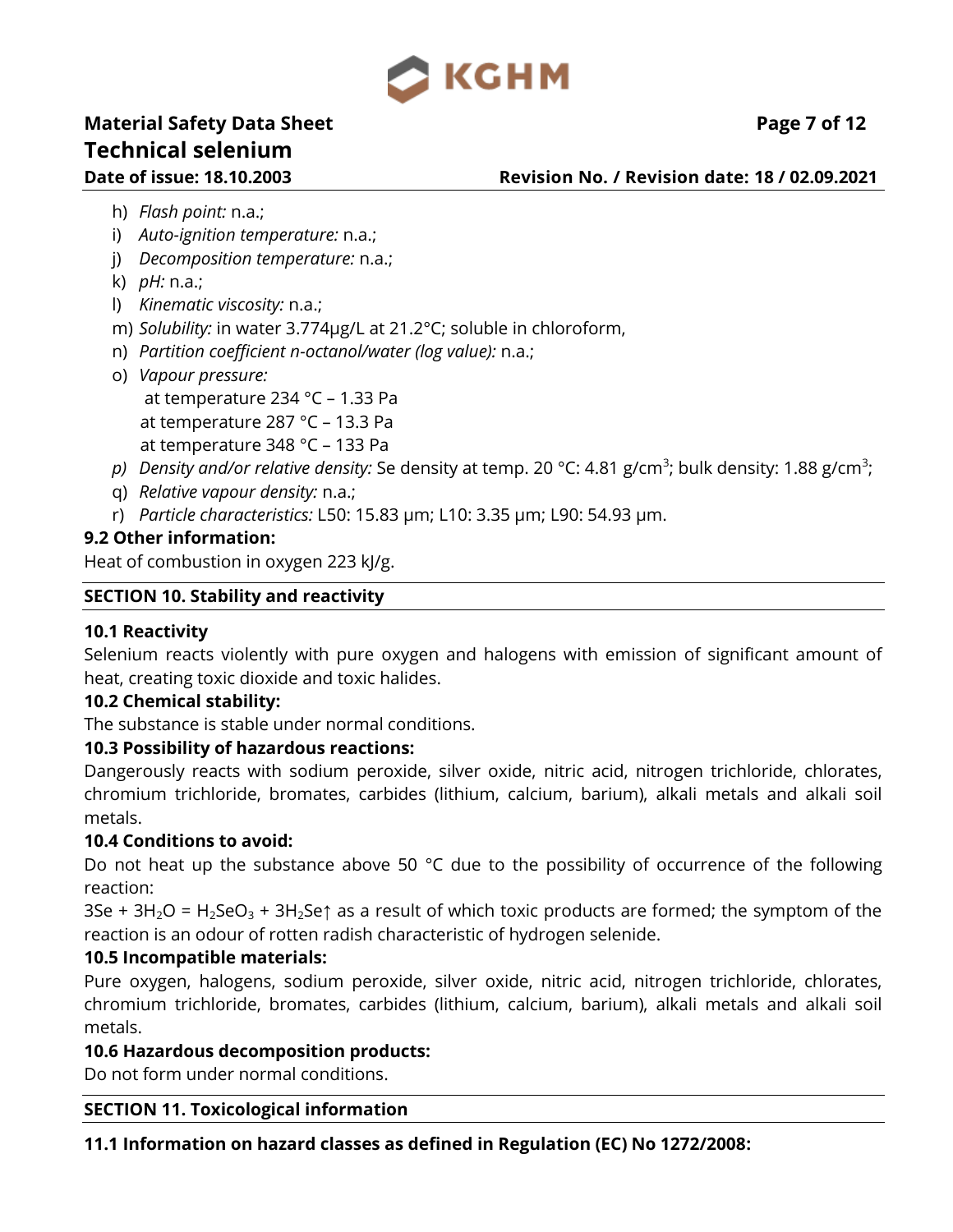

# **Material Safety Data Sheet Page 8** of 12 **Technical selenium**

**Date of issue: 18.10.2003 Revision No. / Revision date: 18 / 02.09.2021**

a) acute toxicity:

Acute toxicity (oral):

Selenium is listed in harmonized classification and labelling of hazardous substances (table 3.1. appendix VI of CLP) and is classified as: toxic if swallowed (**Acute Toxicity 3;H301**).

Acute toxicity (inhalation):

Selenium is listed in harmonized classification and labelling of hazardous substances (table 3.1. appendix VI of CLP) and is classified as: toxic if inhaled (**Acute Toxicity 3;H301**).

Acute toxicity (skin contact):

on the basis of available data the classification criteria are not met.

Lethal and toxic concentrations and doses:

 $LD<sub>0</sub>$  (rat, orally) – 5000 mg/kg (OECD Guideline 401; Prinsen M. K. [1996a])

 $LC<sub>0</sub>$  4h (rat, inhalation) – 5,67 mg/l of air (EPA OPP 81-3; Bennick J. [1996])

 $LD_{50}$  (rabbit, rat, skin) – no data

b) skin corrosion/irritation:

on the basis of available data the classification criteria are not met.

c) serious eye damage/ eye irritating:

on the basis of available data the classification criteria are not met.

d) respiratory tract or skin sensitization:

on the basis of available data the classification criteria are not met.

e) germ cell mutagenicity:

on the basis of available data the classification criteria are not met.

f) carcinogenicity:

on the basis of available data the classification criteria are not met.

g) reproductive toxicity:

on the basis of available data the classification criteria are not met.

h) specific target organ toxicity — single exposure:

on the basis of available data the classification criteria are not met.

i) specific target organ toxicity — repeated exposure*:*

Selenium is listed in harmonized classification and labelling of hazardous substances (chart 3.1. appendix VI of CLP) and is classified as may causing damage to organs through prolonged or repeated exposure (**STOT RE 1; H372**)

j) aspiration hazard:

on the basis of available data the classification criteria are not met.

Additional information:

Toxin action of selenium is multithreaded, i.e. consists in competitive action in relation to sulphur contained in biologically active compounds. Selenium is cumulated in liver, kidneys, nails and hair. Selenium is excreted with urine, sweat and exhaled air (garlicky smell).

Information related to possible exposure ways, product properties related symptoms and possible product exposure effects described in section 4.2.

# **11.2 Information on other hazards:**

None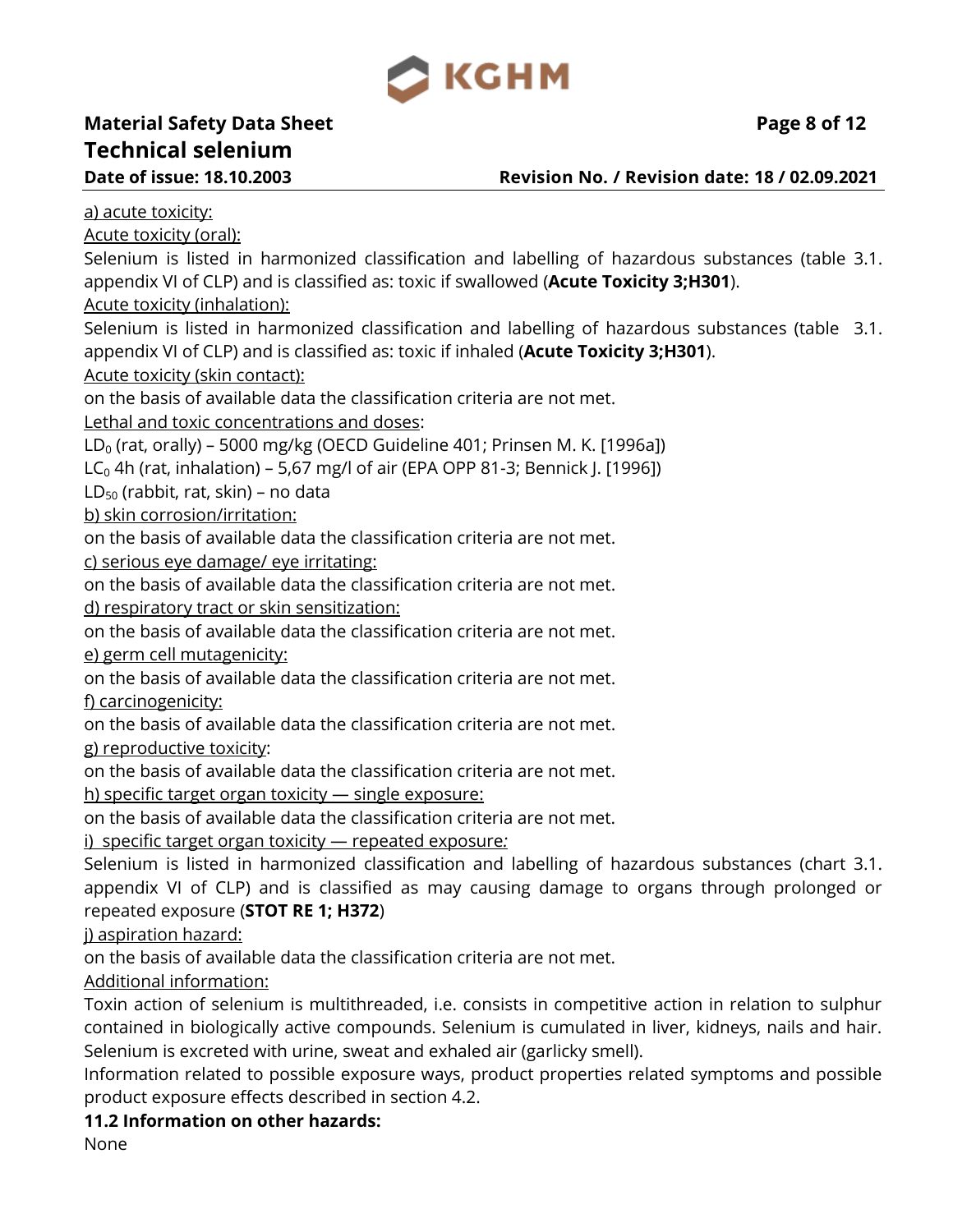

**Date of issue: 18.10.2003 Revision No. / Revision date: 18 / 02.09.2021**

### **SECTION 12. Ecological information**

# **12.1 Toxicity:**

Selenium is listed in harmonized classification and labelling of hazardous substances (table 3.1. appendix VI of CLP) and is classified as substance which may cause long-term adverse effects to aqueous organisms (**Aquatic Chronic 4; H413**).

Toxic concentration for aqueous animal and plant organisms:

LC50/96 h fish *Oncorhynchus mykiss*: > 26,2 µg/l

NOEC/28d fish *Oncorhynchus mykiss*: 1,57 µg/l

LC50/48 h crustaceans *Daphnia magna*: > 160,3 µg/l

NOEC/21d crustaceans *Daphnia magna*: 3,42 µg/l

EC50/72 algea *Pseudokirchnerella subcapitata:* 0,547 µg/

# **12.2 Persistence and degradability:**

Selenium is persistent in water. It is oxidized in time by oxygen present in water to ions of Se<sup>+4</sup> i Se<sup>+6</sup> which form unsoluble salts with ions of metals other than alkali metals.

# **12.3 Bioaccumulative potential:**

Selenium is drawn and cumulated from soil by plants. Some of them, called plant selenium index (e.g. milkvetch, broom) may cumulate from 1 g/kg to 15 g/kg of Se. Pasture or feeding of animals with such plants may lead to intoxication.

Selenium is a trace element of high biological activity. Both deficiency and excess of selenium is harmful. Selenium toxic hazard occurs at content in soil exceeding 2 mg/kg.

# **12.4 Mobility in soil:**

Selenium compounds behaviour in environment is determined by complex geochemical properties as well as multivalency of the element (Se $^{6+}$ , Se $^{4+}$ , Se $^{0}$ , Se $^{2}$ ). These factors contribute to the emergence of various forms of Se, potentially bio-available in soil solution. Soil nad climate factors significantly affect this element availability. The increase of ambient temperature and soil pH favours selenium migration in the environment and its absorption by plants and other soil organisms.

Total amount of selenium in soil is strictly dependant on the type and kind of soil, showing a strict dependence on the granulometric composition of the soil.

# **12.5 Results of PBT and vPvB assessment.**

Product is not classified as PBT and vPvB.

# **12.6. Endocrine disrupting properties:**

Not applicable. The substance is **not** a substance identified as having endocrine disrupting properties in accordance with the criteria set out in Commission Delegated Regulation (EU) 2017/2100 or Commission Regulation (EU) 2018/605.

### **12.7 Other adverse effects:**

Not known.

### **SECTION 13. Disposal considerations**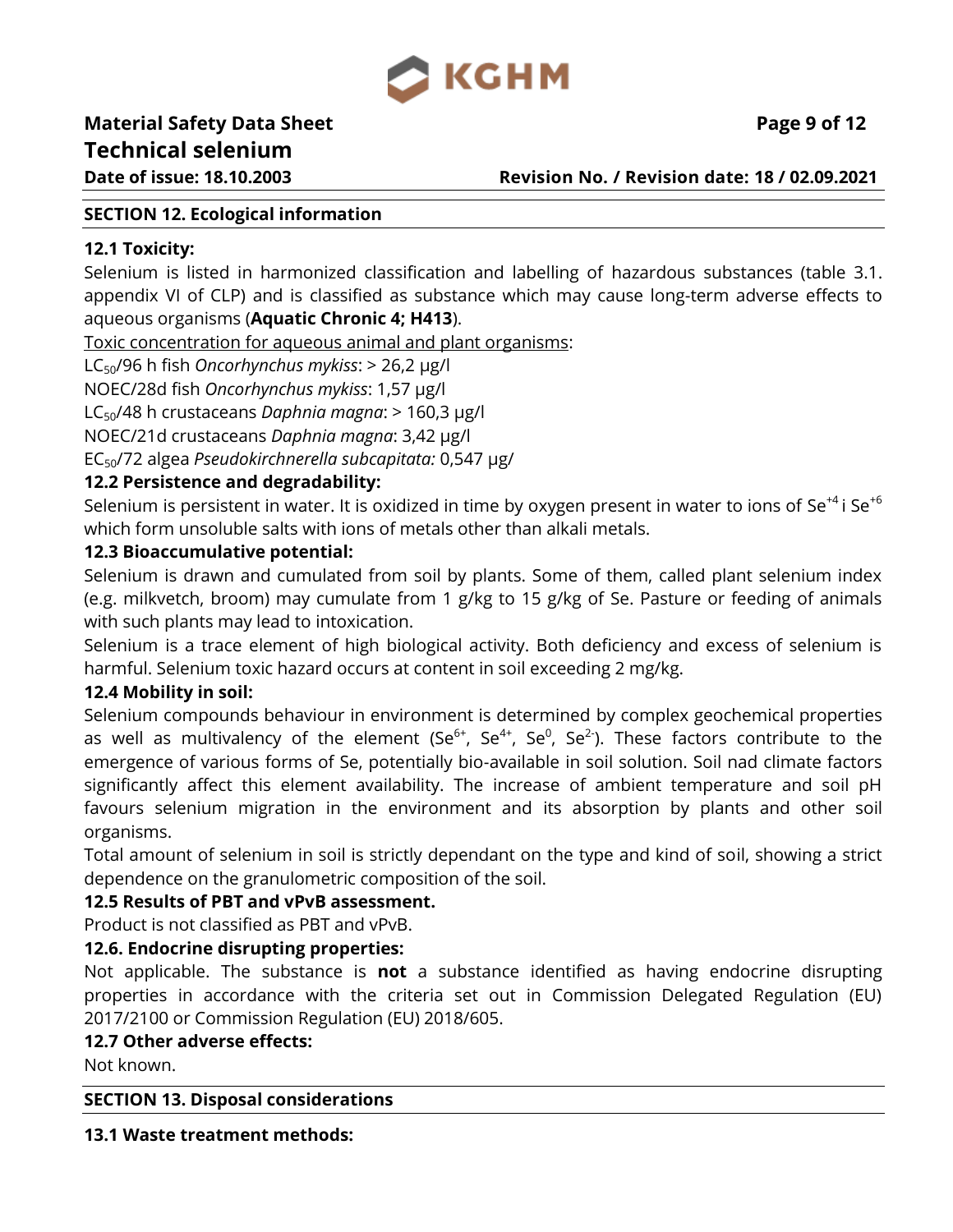

# **Material Safety Data Sheet Page 10** of 12 **Technical selenium**

# **Date of issue: 18.10.2003 Revision No. / Revision date: 18 / 02.09.2021**

Waste treatment: Do not dispose of to sewage system. Do not store at municipal landfills. Do not let the substance to contaminate surface and underground water and soil. Consider the opportunity to reuse. Store in tightly closed containers resistant to waste and atmospheric conditions.

Waste management according to the Directive of the European Parliament and Council 2008/98/EC of November 19th, 2008 on waste and repealing certain Directives (Official Journal EC L 312 of 22.11.2008 with subsequent amendments).

Packages: Disposable packages must be handed over to an authorized collector of package waste. Multiple use packages can be still used after previous cleaning.

Waste management according to the Directive of the European Parliament and Council 94/62/EC of December 20th, 1994 on packages and waste packages (Official Journal EC L 365 of 31.12.1994, with subsequent amendments).

Methods of neutralization of harmless waste: Consolidation on hazardous waste landfill. Do not neutralize applying thermal methods and do not dispose to sewerage. Selenium compounds (except cadmium orange) are compounds harmful to environment.

# **SECTION 14: Transport information**

**14.1 UN number or ID number:**: 3077

# **14.2 UN proper shipping name**:

ENVIRONMENTALLY HAZARDOUS SUBSTANCE, SOLID, N.O.S. (Technical selenium)

### **14.3 Transport hazard classes:** RID/ADR: 9;

**14.4 Packing group:** RID/ADR: III;

# **14.5 Environmental hazards**

Due to harmful effects of the product on aquatic organisms, means of transport should be labelled with the following mark:



# **14.6. Special precautions for user:**

Do not damage the containers. In case of unintentional product release: liquidate the leakage (seal, place damaged container in a protection packaging. Collect spilt substance to airtight tank and treat as hazardous waste. These actions can be taken if total person – environment isolation is provided. Personal protection measures as described in section 8.2.2.

# **14.7. Maritime transport in bulk according to IMO instruments:** N/A

# **SECTION 15: Regulatory information**

# **15.1 Safety, health and environmental regulations/legislation specific for the substance or mixture:**

Category of the substance according to Seveso III Directive/substances listed in the annex I to the Directive of the Council 96/82/EC of December 9th, 1996, on control of significant breakdowns hazard related to hazardous substances (Official Journal L 192, 08/07/1998, with subsequent amendments): toxic substance.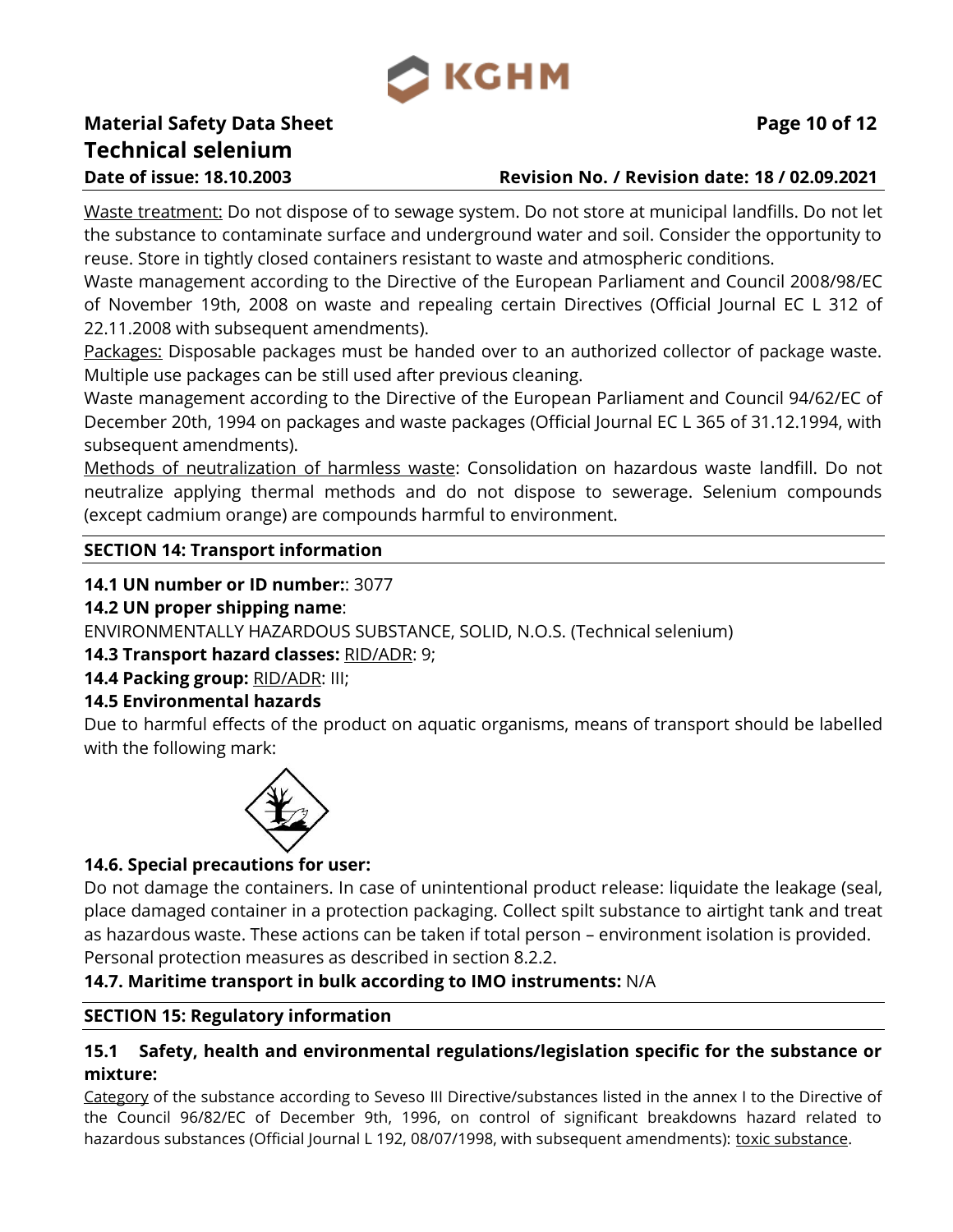

# **Material Safety Data Sheet Page 11 of 12 Technical selenium**

### **Date of issue: 18.10.2003 Revision No. / Revision date: 18 / 02.09.2021**

#### Provisions of law:

**Commission Regulation (EU) 2020/878 of 18 June 2020 amending Annex II to Regulation (EC) No 1907/2006 of the European Parliament and of the Council concerning the Registration, Evaluation, Authorisation and Restriction of Chemicals (REACH).**

Act of February 25<sup>th</sup>, 2011 on chemical substances and their mixtures (Official Journal 11.63.322); Regulation (EC) No. 1907/2006 of the European Parliament and Council of December 18<sup>th</sup>, 2006 concerning the Registration, Evaluation, Authorisation and Restriction of Chemicals (REACH), establishing a European Chemicals Agency, amending Directive 1999/45/EC and repealing Council Regulation (EEC) No 793/93 and Commission Regulation (EC) No 1488/94 as well as Council Directive 76/769/EEC and Commission Directives 91/155/EEC, 93/67/EEC, 93/105/EC and 2000/21/EC; Regulation of the European Parliament and Council (EC) No. 1272/2008 dated December 16th, 2008 on classification, labelling and packaging of substances and mixtures, amending and repealing Directives 67/548/EEC and 1999/45/EC, and amending Regulation (EC) No 1907/2006; Regulation of the European Parliament and Council (EC) No 1336/2008 of 16 December 2008 amending Regulation (EC) No 648/2004 in order to adapt it to Regulation (EC) No 1272/2008 on classification, labelling and packaging of substances and mixtures (Official Journal L 354 from 31.12.2008); Regulation of the Minister of Labour and Social Policy of June  $6<sup>th</sup>$ , 2014 on the highest allowable concentrations and intensities of substances harmful for health in the work environment (Official Journal No. 817); Act of August 19th, 2011 on transportation of hazardous goods (Official Journal 227.1367); Act of December 14th, 2012, on waste (Official Journal 0.21.2013); Regulation of the Board of Ministers of August 24th, 2004, on the list of works banned for adolescents and conditions of their employing for some works. (Official Journal 04.200.2047, with subsequent amendments).

### **15.2 Chemical safety assessment:**

Chemical safety assessment for selenium has been carried out.

### **SECTION 16. Other information**

### **16. Other information**

Amendments have been made to sections: 1.1; 14.

Explanations of abbreviations and acronyms used in the MSDS:

**CAS number** – means numerical identification assigned to chemical substance by the American organization of Chemical Abstract Service (CAS), enabling substance identification.

**Index number** – it is an identification code given in part 3 of the annex VI to the Regulation of the European Parliament and Council (EC) No. 1272/2008 dated December 16th, 2008, on classification, labelling and packaging of substances and mixtures, amending and repealing Directives 67/548/EEC and 1999/45/EC, and amending Regulation (EC) No 1907/2006;

**WE number –** the number assigned to chemical substance in EINECS -*.* European Inventory of Existing Chemical Substances, or the number assigned to chemical substance in ELINCS - European List of Notified Chemical Substances or the number in chemical substances inventory included in "No-longer polymers" document.

**Registration number** – number given by ECHA after substance/intermediate registration by the manufacturer/importer according to REACH Decree.

**UN number** – unequivocal marking of hazardous substances and goods assigned by United Nations Central Committee to provide international recognition and use.